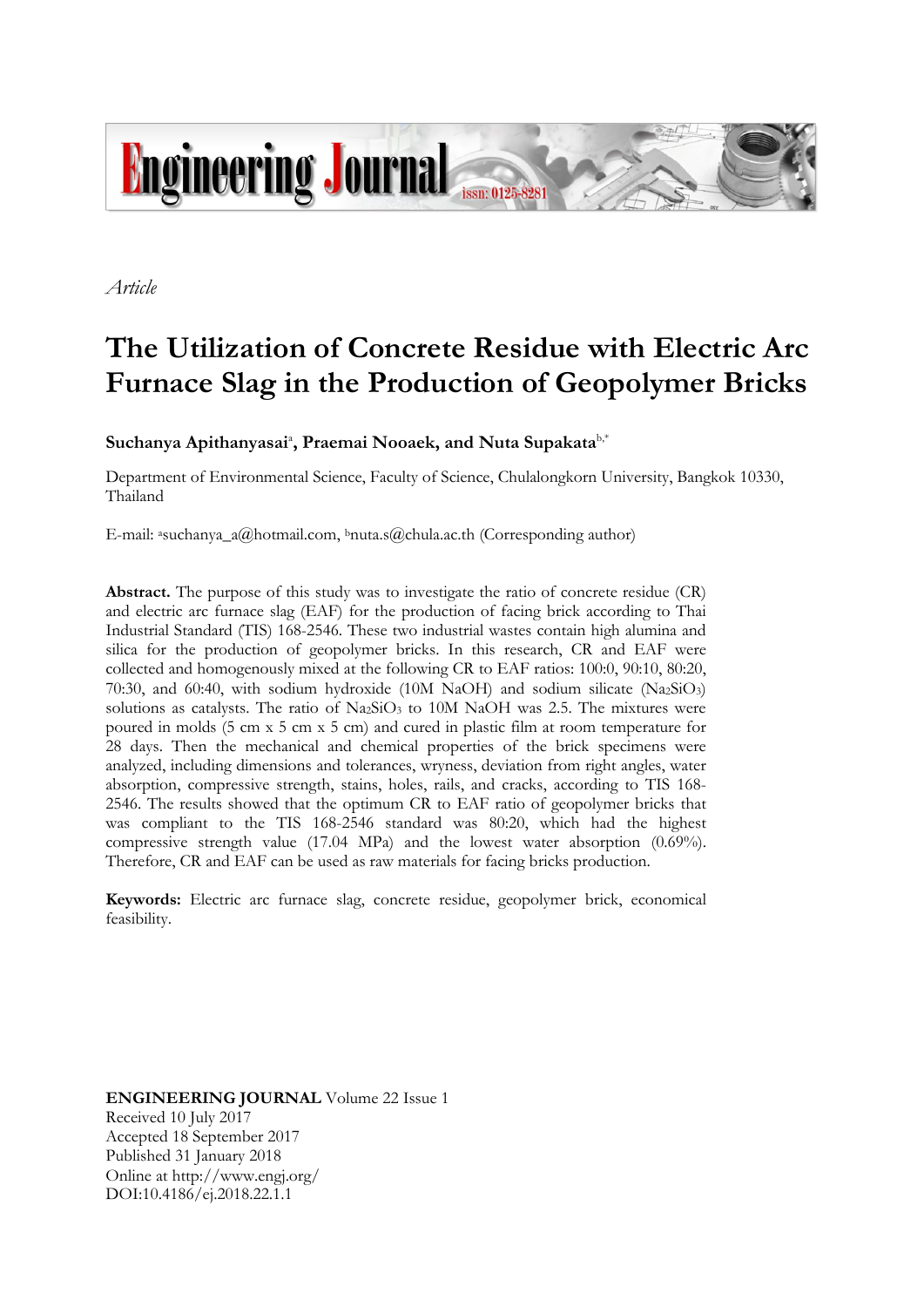#### **1. Introduction**

Approximately 1.5 billion tons of  $CO<sub>2</sub>$ , accounting for 5% of the total manmade  $CO<sub>2</sub>$  emission worldwide, has been annually emitted by the production of Portland cement clinker from cement production plants [1- 4]. Various studies have been developed in an attempt to pursue environmental friendly alternative cementitious materials named geopolymers [3-11]. Geopolymer is a binding material formed by the reaction of an aluminosilicate compound with a strong alkaline solution, which undergo geopolymerization to develop a three-dimensional amorphous aluminosilicate network with high compressive strength [3-4, 12]. Concrete residue (CR) is the waste that remains after cleaning concrete production equipment, in this case, at Tratmunkong Construction Materials Co., Ltd. in the Trat province of Thailand. A high amount of CR has been generated and disposed at the dump site. The CR has major compounds including  $SiO<sub>2</sub>$  40.1%, CaO 20.6%, and Al2O<sup>3</sup> 9.6%. Ahmari et al. [13] showed that the presence of calcium (Ca) compounds in the raw material can enhance the mechanical properties of geopolymers. The CA compounds have the ability to balance the charge cations in the formation of the calcium silicate hydrate (CSH) gel or geopolymer gel [12–13]. Sirikingkaew and Supakata [14] found that the utilization of CR with fly ash is suitable for brick production, as required by the TIS 168–2546 standard [15].

Slag is formed during the production of molten steel from scrap metal in an electric arc furnace (EAF). The scrap metal is melted along with lime in refractory lined vessels. Injected carbon in the molten steel is removed as carbon dioxide, contributing to the foamy slag. Subsequently, silicon (Si) and other remaining impurities in the scrap metal combine with the added lime and injected oxygen (O) to form the slag layer on top of the molten steel. Then, at the completion of the melting in the EAF section, the slag is discharged and dumped in landfills [16]. It is estimated that approximately 10–15 wt. % of EAF slag is generated per ton of molten steel, leading to a huge amount of the slag to be disposed of each year. Considering the limitations of landfills, recycling the EAF slag waste as a green raw material for valuable products is the most desirable and environment-friendly solution to properly manage the slag.

Yi et al. [17] proposed that recycling the EAF slag into various construction and building materials, including aggregate, brick, ceramic tile, and cementing material. The results showed that adding EAF slag can increase the compressive strength of geopolymers due to fact that the CaO from the EAF slag forms an aluminosilicate network that includes a CSH structure in geopolymers [18].

To manage the solid waste from industrial sectors, EAF slag and CR are used to produce geopolymer brick. The aim of this study was to investigate the physical and chemical properties and microstructure of geopolymer bricks produced from the mixture of EAF slag and CR and their compliance with TIS 168- 2546 specifications. The finding of this research should help facilitate the development of high-strength geopolymer brick using EAF slag and CR as Si, Al, and Ca sources at ambient temperatures.

### **2. Materials and Methods**

#### **2.1. Materials**

The EAF slag used in this study was obtained from the Siam Yamato Steel Co., Ltd. in the Rayong province of Thailand. The CR was collected from a concrete production plant at Tratmunkong Construction Materials Co., Ltd., in the Trat province of Thailand. CR is the waste that remains after cleaning the equipment for concrete production originally prepared from Portland cement type I 12.5%, sand 37.5%, coarse aggregate 45.8%, and water 4.2%.

Before using the raw materials, they were crushed in a ball mill for 30 minutes, and the particles were screened for size by a laser analyzer. The EAF slag was passed through a No. 100 sieve with a diameter of 150 micrometers. The CR was sundried and passed through a No. 200 sieve with a diameter of 75 micrometers.

#### **2.2. Preparation of Alkaline Solution**

A grade of sodium silicate  $(Na_2SiO_3)$  in liquid form was obtained from the chemicals industry with 14.25% of Na2O, 31.25% of SiO2, and 54.50% of water by weight. The sodium hydroxide (NaOH) had 98% purity. Distilled water was used to prepare the NaOH solution with the required concentration of 10 mol/L and then was cooled down to room temperature.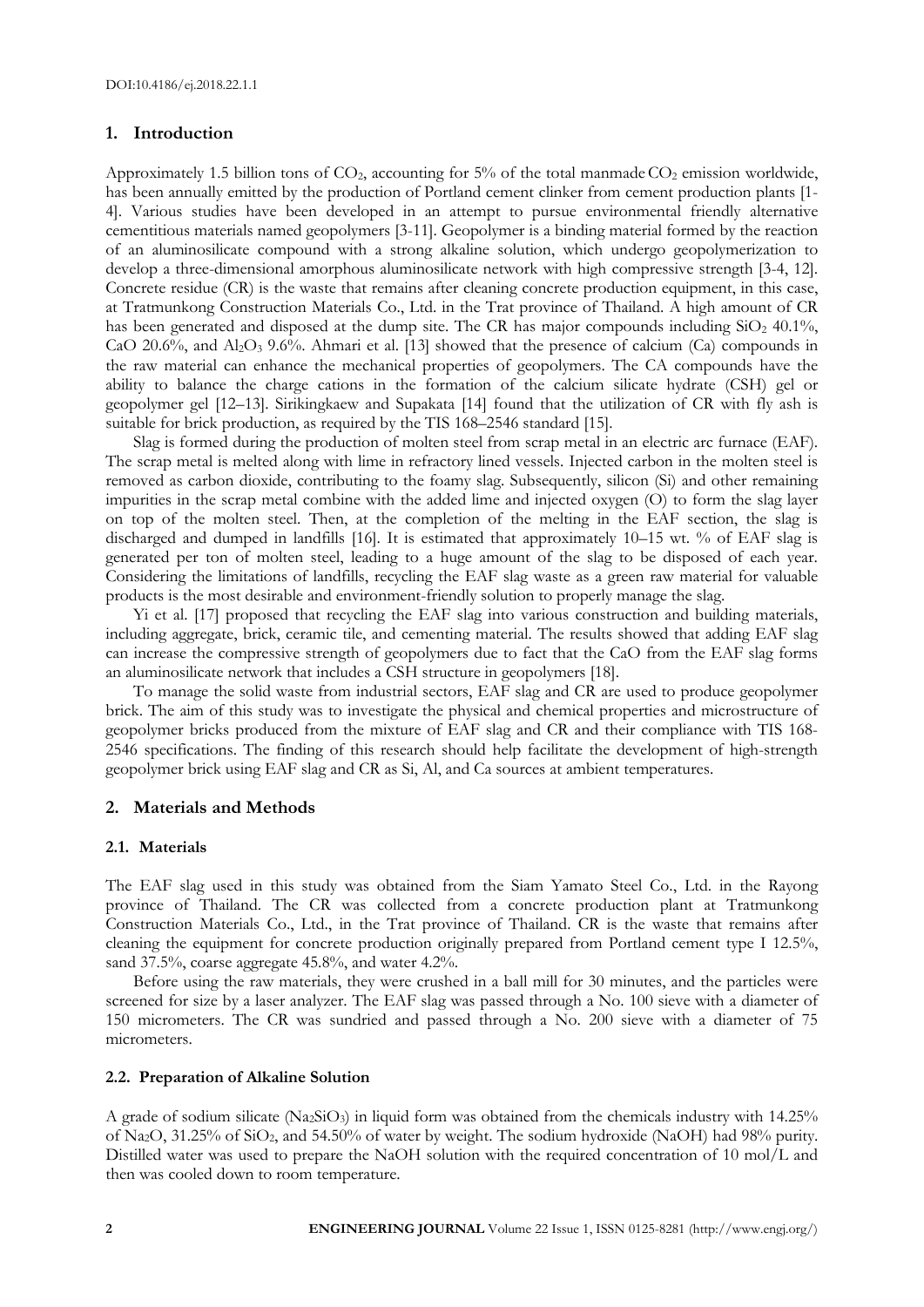The ratio of  $Na_2SiO_3$ : NaOH was 2.5 [19]. The alkaline solution was prepared for 24 hours and cooled down to room temperature before use.

# **2.3. Characterization of Electric Arc Furnace (EAF) Slag and Concrete Residue (CR)**

The chemical composition of the EAF slag and CR was analyzed by using an X-ray fluorescence spectrometer (Bruker model S8 Tiger). The particle size of the EAF slag and CR was investigated by using a laser particle distribution analyzer (Malvern Mastersizer 3000). The patterns of the EAF slag and CR were analyzed by X-ray diffraction (D8-Discover). The Infrared spectra of the EAF slag and CR were analyzed by a Fourier Transform Infrared Spectrometer (Perkin Elmer, Spectrum One). A microstructure characterization of the materials was identified by using a scanning electron microscope (Jeol JSM-6480LV).

### **2.4. Preparation of Geopolymer Formulations**

The geopolymer formulations of the EAF slag and CR were prepared in the proportions shown in Table 1 and then mixed.

| Name         | Electric arc furnace (EAF) slag | Concrete residue (CR) |  |
|--------------|---------------------------------|-----------------------|--|
|              | $(wt. \%)$                      | $(wt. \%)$            |  |
| <b>CR100</b> |                                 | 100                   |  |
| EAF10CR90    | 10                              | 90                    |  |
| EAF20CR80    | 20                              | 80                    |  |
| EAF30CR70    | 30                              | 70                    |  |
| EAF40CR60    | 40                              | 60                    |  |

Table 1. The proportions of the formulation mixtures (wt. %).

# **2.5. Preparation of Geopolymer Bricks**

The geopolymer bricks were prepared by mixing the EAF slag and CR, as shown in Table 1, with the alkaline solution. The weight ratio of the alkaline solution to the mixed powder was fixed at 0.90 for all formulations by shaking for 10 minutes. Then, the geopolymer paste was poured into  $5\times5\times5$  cm<sup>3</sup> acrylic molds. In another step, the mixtures were homogenously mixed by using a vibration machine for 1 minute. The geopolymer specimens were wrapped with plastic film for 24 hours to protect them from moisture loss. Finally, after 24 hours, the specimens were removed from the acrylic molds and were cured at room temperature for 28 days.

# **2.6. Characterization of Geopolymer Bricks**

The physical properties of the geopolymer bricks, including dimensional tolerances, general appearance, wryness, deviation from the right angle, compressive strength, water absorption, stains, holes, rails, and cracks, were determined according to Thai Industrial Standard (TIS) 168-2546 specifications. A microstructure characterization of the geopolymer bricks was identified by using a scanning electron microscope (Jeol JSM-6480LV). The mineralogical phases of the geopolymer bricks were identified by using an X-ray diffractrometer (XRD, D8- Discover). The infrared spectra of the geopolymer bricks were analyzed by a Fourier Transform Infrared Spectrometer (Perkin Elmer, Spectrum One).

# **2.7. Statistical Analysis**

The mean and standard deviation of the data were calculated using Microsoft Excel.

# **2.8. Economical Feasibility**

An economics analysis of the production of geopolymer bricks from the EFA slag and CR (with an optimal ratio of 20:80) was evaluated using the following equations.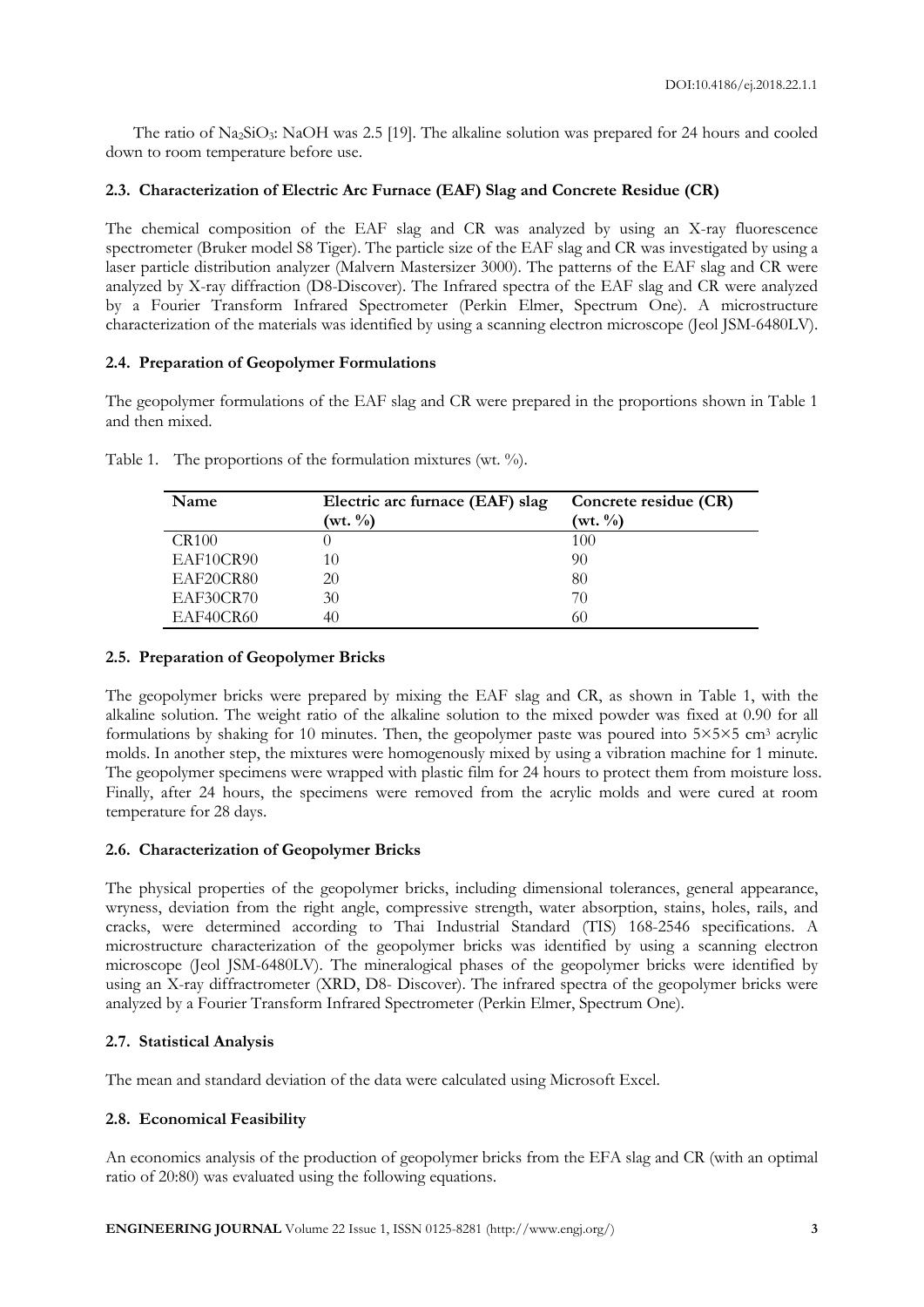The break even volume  $(N^*)$ 

$$
N \ast = \frac{F}{P - V},\tag{1}
$$

where

N\* is the break even volume F is the fixed cost, Baht P is the price per unit, Baht/unit V is the variable cost, Baht

The payback period

$$
Payback period = \frac{N^*}{N},\tag{2}
$$

where

N\* is the break even volume N is the productivity yield/year

The data for fixed cost and variable cost are shown in Table 2.

Table 2. Data of fixed cost and variable cost.

|                      | Type                                                       | Cost                | Source                                         |
|----------------------|------------------------------------------------------------|---------------------|------------------------------------------------|
| Industrial<br>wastes | Concrete residue                                           | $0$ Baht/kg         | Tratmunkong Co., Ltd., Trat                    |
|                      | Electric arc furnace slag                                  | $0$ Baht/kg         | Siam Yamato Steel Co., Ltd.,<br>Rayong         |
| Chemicals            | Sodium silicate ( $Na2SiO3$ )                              | $50$ Baht/kg        | Roongsub Chemical Ltd., Part.,<br>Bangkok      |
|                      | Sodium hydroxide (NaOH)                                    | $300$ Baht/kg       | Roongsub Chemical Ltd., Part.,<br>Bangkok      |
|                      | Los Angeles abrasion machine<br>(Cooper technology Ltd.)   | $110,000$ Baht/unit | (Cooper Technology, 2017 : online)             |
|                      | Aggregate vibration screen<br>(Gilson Porta-Screen® PS-3F) | $120,000$ Baht/unit | (Gilson company, 2017 : online)                |
| <b>Machines</b>      | Electric concrete pan mixer (JQ350)*                       | $25,000$ Baht/unit  | (Alibaba, 2017: online)                        |
|                      | Laboshake (C. Gerhardt GmbH & Co.<br>KG)                   | $18,000$ Baht/unit  | (C. Gerhardt GmbH & Co. KG,<br>$2015:$ online) |
|                      | Drying oven $(BINDER BD/ED/FD)$                            | 46,000 Baht/unit    | (Binder, 2017: online)                         |

The weight of geopolymer brick per unit was 0.025 kg.

#### **3. Results and Discussion**

#### **3.1. Characterization of Electric Arc Furnace (EAF) Slag and Concrete Residue (CR)**

The chemical composition of the CR and EAF slag was analyzed by using an X-ray fluorescence spectrometer (Bruker model S8 Tiger) as shown in Table 3. The results showed that the major components of CR were CaO and SiO<sub>2</sub>, and Al<sub>2</sub>O<sub>3</sub> was a minor components, while, Fe<sub>2</sub>O<sub>3</sub>, CaO, and SiO<sub>2</sub> were the major components of EAF, and  $\text{Al}_2\text{O}_3$  was the minor component.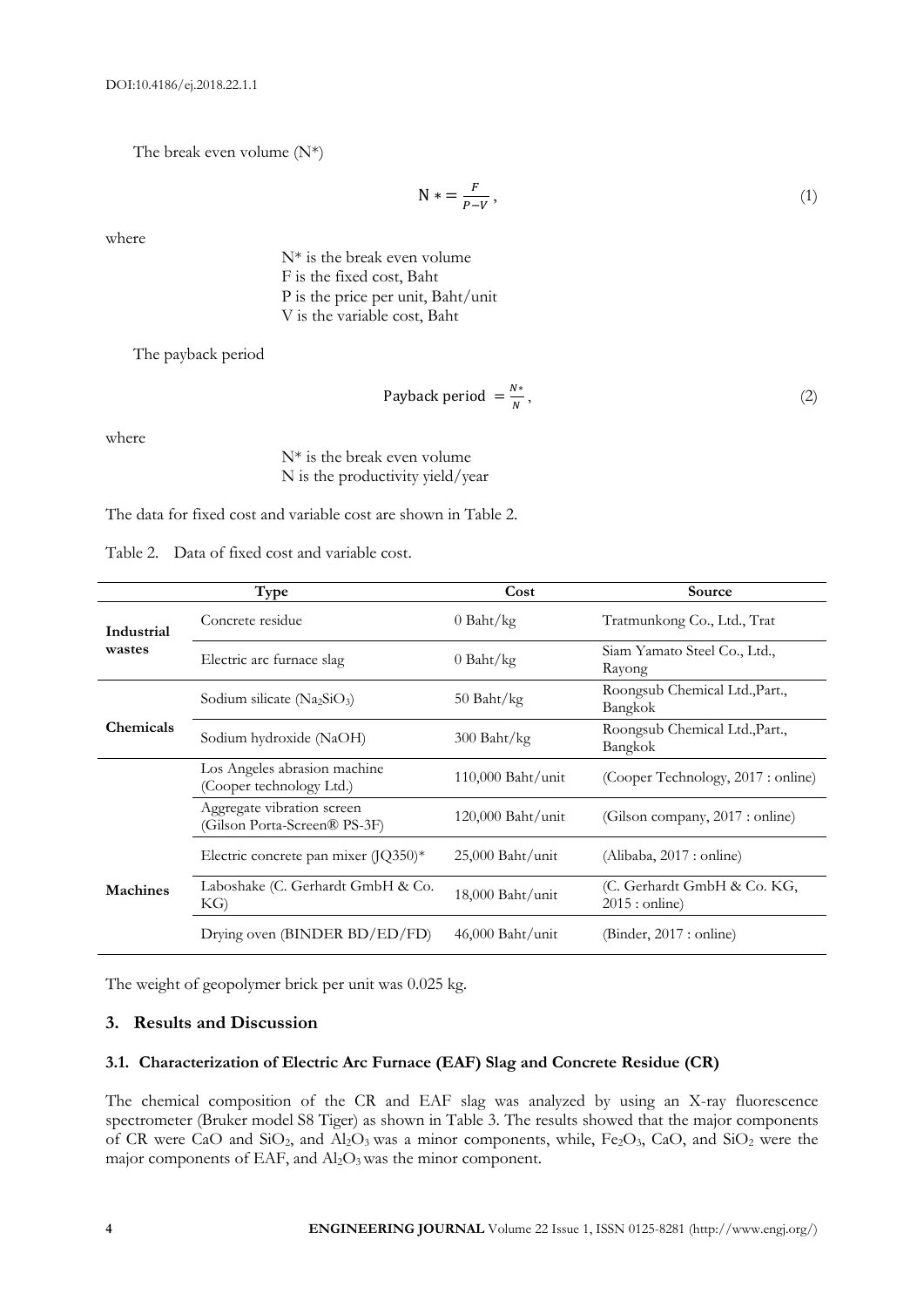| Oxides                         | Concrete residue (CR) | Electric arc furnace slag |
|--------------------------------|-----------------------|---------------------------|
|                                | $(wt. \%)$            | $(EAF)$ (wt. %)           |
| SiO <sub>2</sub>               | 24.70                 | 13.20                     |
| $\mathrm{Al}_2\mathrm{O}_3$    | 6.65                  | 6.17                      |
| Fe <sub>2</sub> O <sub>3</sub> | 2.88                  | 34.60                     |
| CaO                            | 27.40                 | 21.60                     |
| Na <sub>2</sub> O              | 0.30                  | 0.13                      |
| $K_2O$                         | 0.44                  |                           |
| TiO <sub>2</sub>               | 0.29                  | 0.57                      |
| MnO                            |                       | 5.77                      |
| MgO                            | 1.96                  | 3.75                      |
| $SO_{\rm s}$                   | 1.88                  | 0.28                      |
| BaO                            |                       | 0.17                      |
| $P_2O_5$                       | 0.01                  | 0.34                      |
| $Cr_2O_3$                      |                       | 2.38                      |
| $V_2O_5$                       |                       | 0.13                      |
| Cl                             | 0.24                  |                           |

Table 3. The chemical composition of electric arc furnace (EAF) slag and concrete residue (CR).

The particle size of the CR and EAF slag were investigated by using a laser particle distribution analyzer (Malvern Mastersizer 3000). The results showed that the average particle size  $(d_{50})$  of the CR and EAF were 19.8 and 85.8 microns, respectively, as shown in Fig. 1.



Fig. 1. The particle size of raw materials.

The X-ray diffraction patterns of the CR and EAF slag were analyzed (D8- Discover), and the results showed that the major crystalline phases of CR were quartz ( $SiO<sub>2</sub>$ ) and calcite (Ca(CO<sub>3</sub>)) minerals, and the minor crystalline phases of the CR were ettringite  $(Ca_6Al_2(SO_4)_3(OH)_{12}\text{·}26H_2O)$ , magnesium aluminum hydroxide hydrate (MgAl(OH)14·xH2O, and iron oxide chloride (FeOCl) minerals. In contrast, the major crystalline phases of the EAF were wustite (FeO) and fayalite (Fe<sub>2</sub> + 2SiO<sub>4</sub>) minerals. Moreover, the minor crystalline phases were calcium iron oxide (CaFe<sub>2</sub>O<sub>4</sub>), bixbyite (Mn<sub>2</sub>O<sub>3</sub>), bredigite (Ca<sub>14</sub>Mg<sub>2</sub>(SiO<sub>4</sub>)<sub>8</sub>), and spinel (MgAl<sub>2</sub>O<sub>4</sub>) minerals.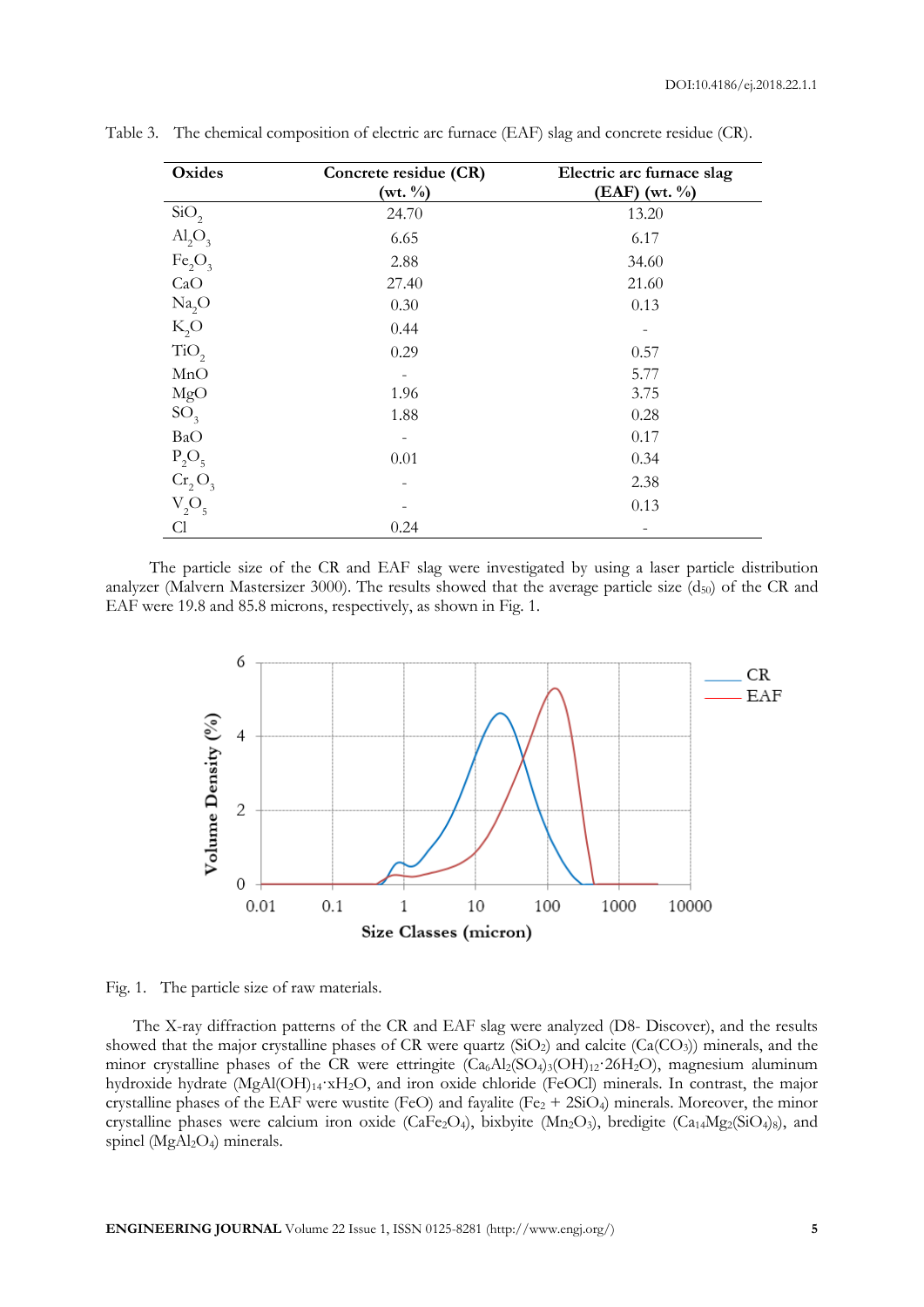#### DOI:10.4186/ej.2018.22.1.1

The microstructure characterization and EDX microanalysis of the CR and EAF slag were identified by using a scanning electron microscope (Jeol JSM-6480LV). In Fig. 2, it can be observed that the microstructure of the CR particles was non-homogeneous, porous, and flaky, with a fibrous texture. Moreover, the spectrum of the CR consisted of Ca, Si, and O as the major elements, with a small amount of iron (Fe), aluminum (Al), and magnesium (Mg). The microstructure of the EAF particles had a stonesharp morphology and was less porous. The spectra of EAF consisted of Ca, Fe, and O (as a strong peak), with a trace of Si, Al, and Mg.



Fig. 2. The micro-structure characterization of raw materials (a) concrete residue (CR) and (b) electric arc furnace (EAF) slag.

# **3.2. Physical and Mechanical Properties of Geopolymer Bricks**

The characteristics of geopolymer bricks of all series (CR100, CR90EAF10, CR80EAF20, CR70EAF30, and CR60EAF40), including general appearance, compressive strength, and water absorption, were compliant with TIS168-2546 specifications.

Figure 3 shows that all the geopolymer bricks had a gray and black color with smooth surfaces, except the CR that was produced from 100% CR, where some cracks were found.





The water absorption value of the geopolymer bricks, as shown in Fig. 4, followed TIS 168-2546, which should be lower than 22.0%. It can be observed that the water absorption of CR100, CR90EAF10,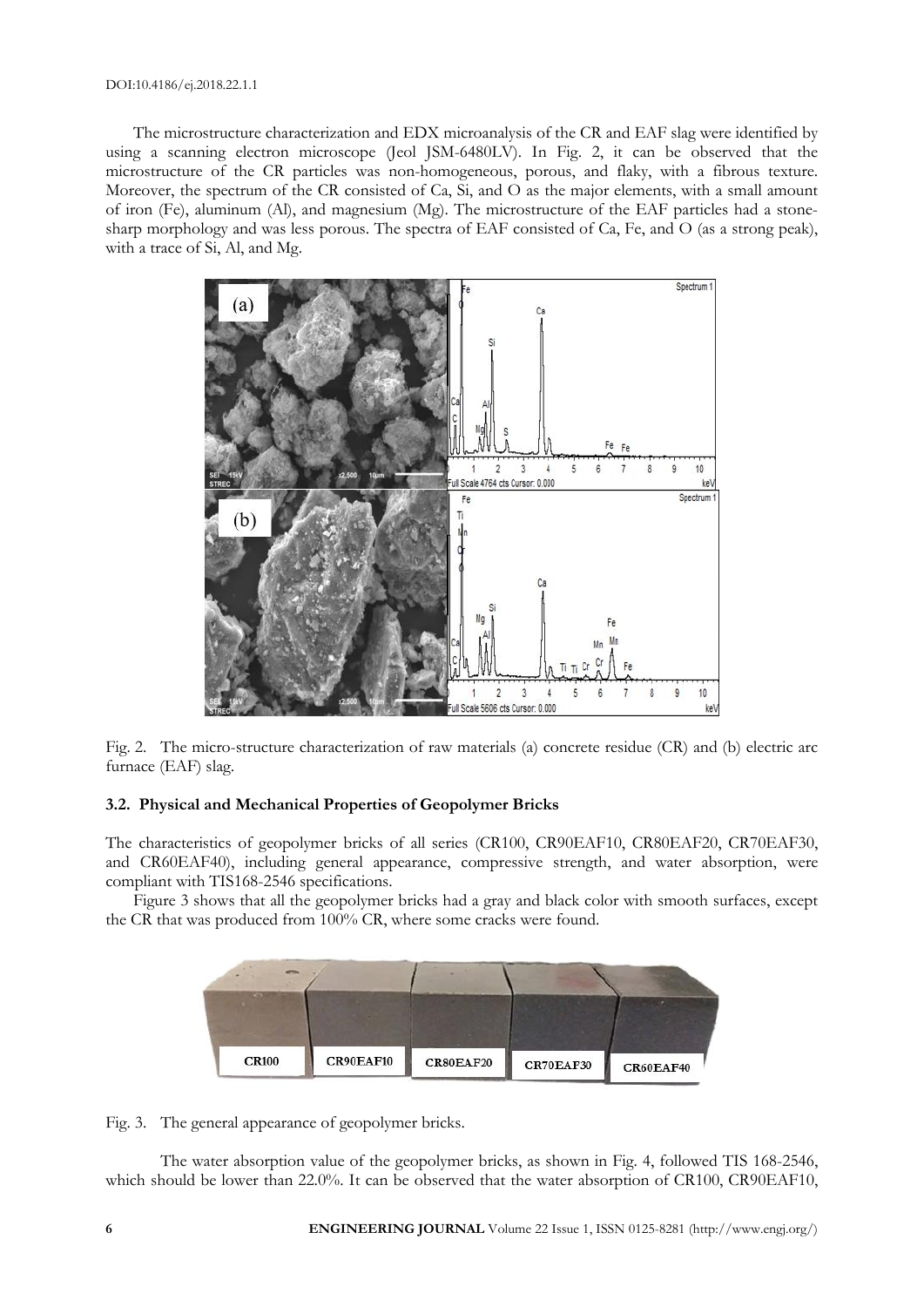CR80EAF20, CR70EAF30, and CR60EAF40 were 0.96%, 0.83%, 0.69%, 1.23, and 1.35%, respectively, which were in compliance with TIS 168-2546. As expected, adding EAF slag in the geopolymer bricks led to a reduction in porosity and an increase in the strength by the formation of the geopolymer network [18]. Moreover, the CaO in the EAF slag formed CSHs with the aluminosilicate network in the geopolymer bricks [20]. The batches CR70EAF30 and CR60EAF40 showed increase values of water absorption due to high amounts of EAF slag, up to a 20% wt. increase CaO during the semi-crystalline phase, or the CSH gelforming stage, causing porosity of the specimens.



Fig. 4. The water absorption of geopolymer bricks.

The compressive strength of the geopolymer bricks, as shown in Fig. 5, follows TIS 168-2546, in which the value of compressive strength should be higher than 17.0 MPa. It can be observed that the compressive strength values of CR100, CR90EAF10, CR80EAF20, CR70EAF30, and CR60EAF40 were 12.27, 15.06, 17.04, 12.18, and 10.76 MPa, respectively, so CR80EAF20 was the only one that was compliant with TIS 168-2546. As expected, adding CR and EAF slag to the geopolymer bricks led to decreased porosity and water absorption, affecting the compressive strength. It can be concluded that the compressive strength increased when the amount of EAF was increased, except for CR70EAF30 and CR60EAF40; their compressive strength decreased due to the appearance of spaces in the batch.



Fig. 5. The compressive strength of geopolymer bricks.

The microstructure characterization of the geopolymer bricks was identified by using a scanning electron microscope (Jeol JSM-6480LV). As shown in Fig. 6, the formation of a new phase of geopolymer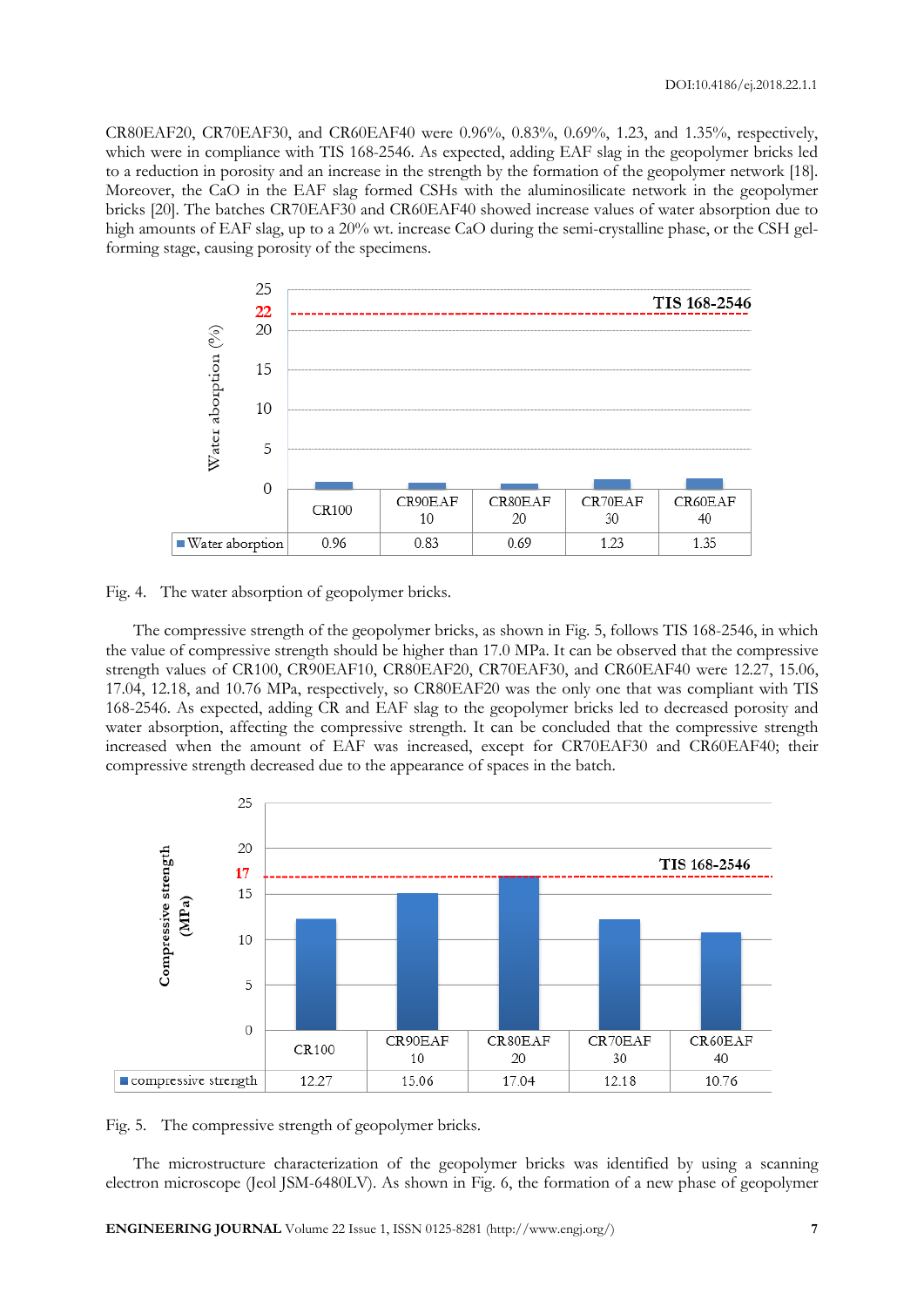appeared. Figure 6(c) showed that the geopolymer brick with 20% EAF slag (CR80EAF20) was more compact and less porous than the other batches.



Fig. 6. The microstructure characterization of geopolymer bricks: (a) CR100, (b) CR90EAF10, (c) CR80EAF20, (d) CR70EAF30, and (e) CR60EAF40.

The mineralogical phases of geopolymer bricks were identified by using an X-ray Diffractrometer (XRD, D8- Discover). As shown in Fig. 7, quartz (SiO2) (Q) was the major crystalline mineral phase caused by the effect of alkaline activation during the geopolymerization process. CSH phases were found at peaks of 29.2o, 32.0o, 42.7o, 49.8o, and 55.3<sup>o</sup> [18], which were caused by sharing O atoms to develop a new form of three-dimensional amorphous aluminosilicate net. In the brick specimen CR80EAF20 with 80% CR and 20% EAF slag, this led to the new form of a CSH semi-crystalline phase and enhanced the compressive strength to a higher level than in the other batches.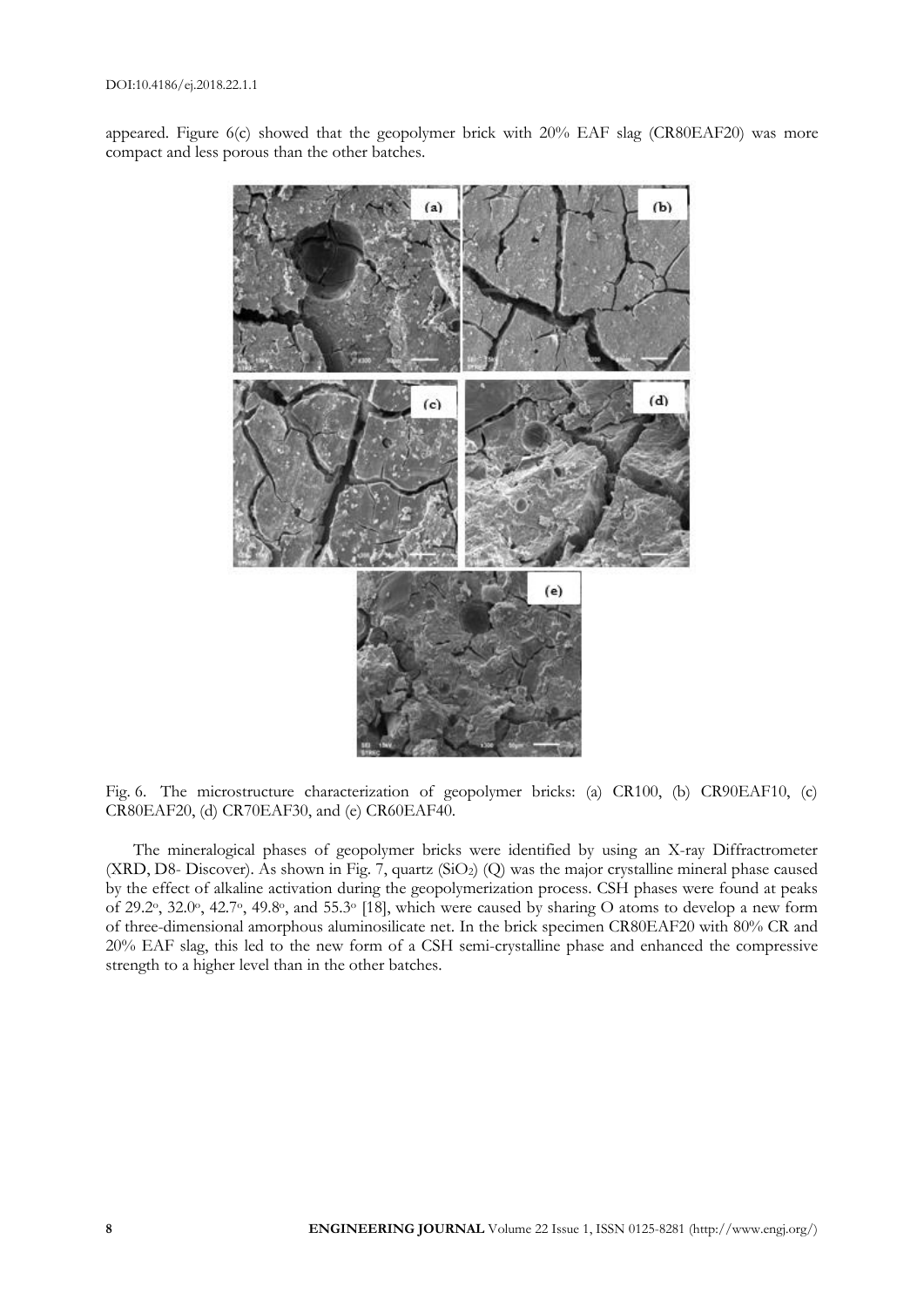

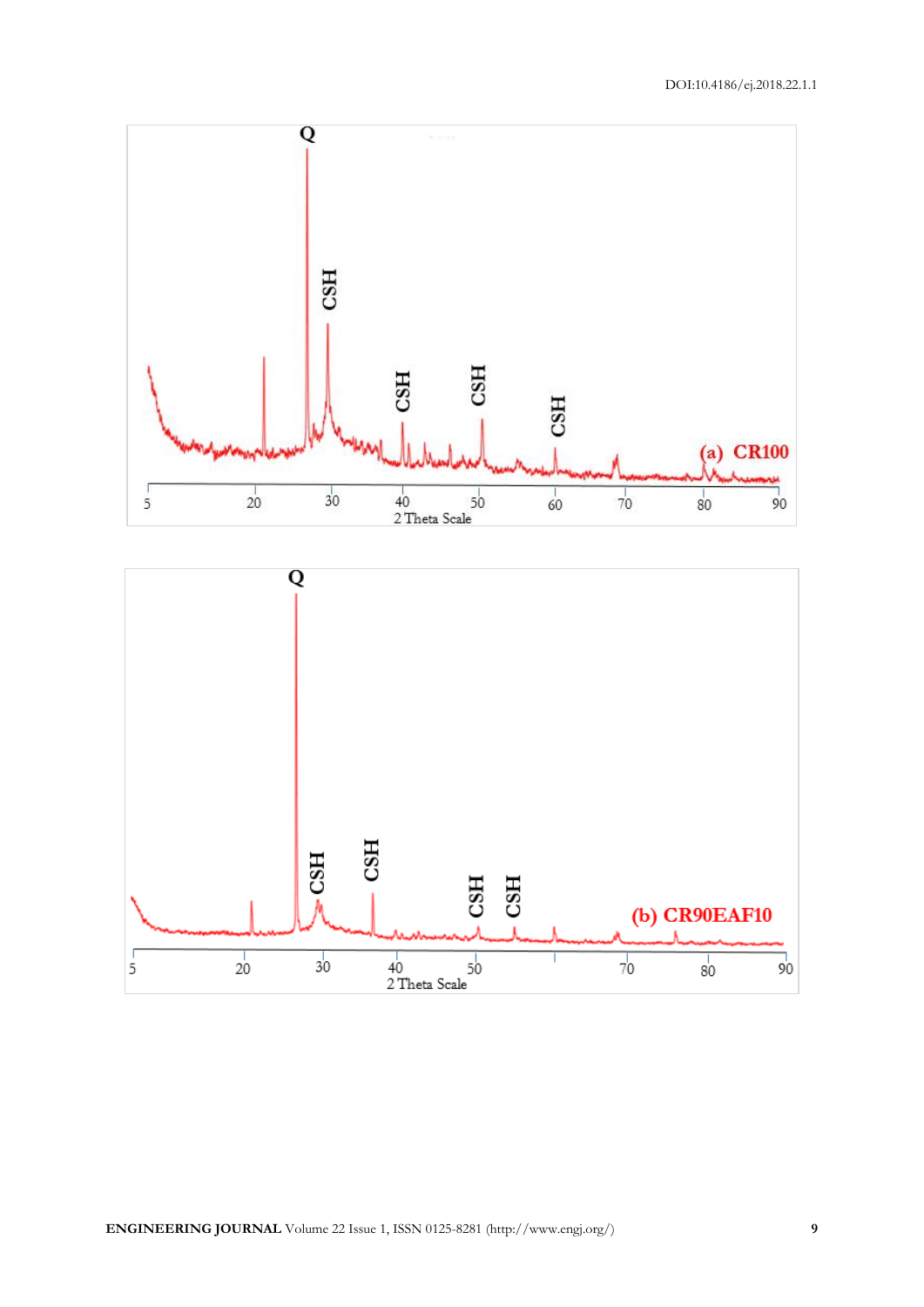



**10 ENGINEERING JOURNAL** Volume 22 Issue 1, ISSN 0125-8281 (http://www.engj.org/)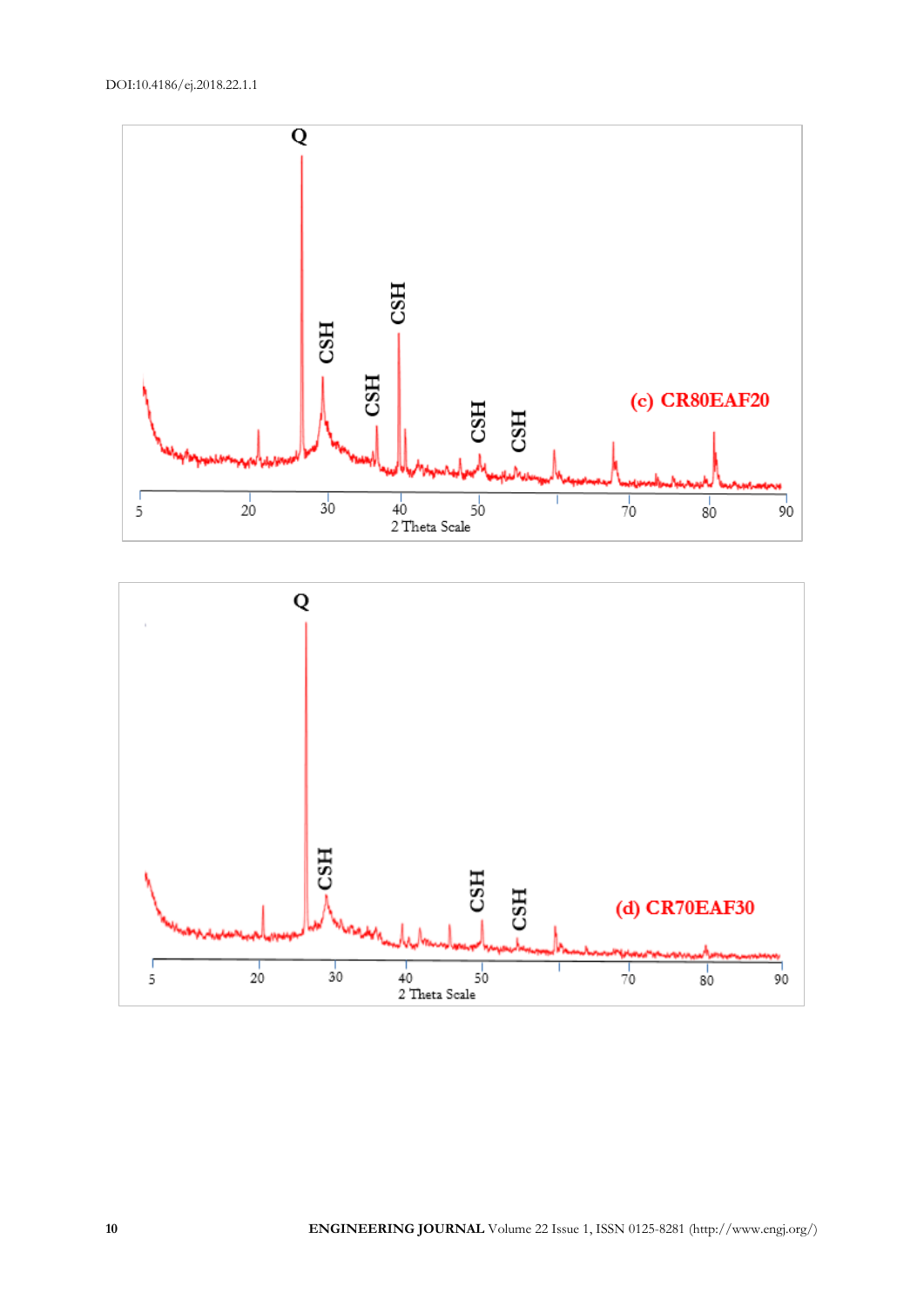

Fig. 7. The mineralogical phases of geopolymer bricks: (a) CR100, (b) CR90EAF10, (c) CR80EAF20, (d) CR70EAF30, and (e) CR60EAF40.

The infrared spectra of the geopolymer bricks were analyzed by a Fourier Transform Infrared Spectrometer (Perkin Elmer, Spectrum One). As shown in Fig. 8, the broad band of OH was found in the range of 3,460, and 1,650 cm-1 represented the reaction of water molecules in all the batches of geopolymer bricks. The bands at 1,424 and 1,455 cm<sup>-1</sup> were caused by stretching vibrations of the O-C-O bond in the carbonate mineral (Fernandez and Palomo, 2005). In addition, the band at 975 cm-1 was Si-O-(Si or Al). These peaks were considered as markers of the geopolymer network during the geopolymerization process that formed the new amorphous aluminosilicate phase.

#### **3.3. Economical Feasibility**

An evaluation of the economical feasibility in terms of the break even volume (with  $N^*$  indicating the point at which the total cost and total revenue are equal and the payback period, which is the length of time required to recover the cost), is presented in the Appendix. The results showed that for the geopolymer bricks made from EAF slag and CR, the CR to EAF optimal ratio was 20:80. The break even volume was 581,799 pieces, indicating the point at which total cost and total revenue are equal. The payback period was 3.91 years (47 months).

#### **4. Conclusions**

This study focused on the utilization of industrial waste for geopolymer brick production from CR and EAF slag. The geopolymerization for waste with a high alkaline solution of  $NaOH/Na_2SiO_3$  was successful in producing geopolymer bricks. The following conclusions can be drawn:

1. Industrial waste consisting of CR and EAF slag can be used as raw materials for geopolymer brick production. Adding more or less than 20% wt. EAF slag will decrease the compressive strength of the bricks to lower than 17 MPa, which is the TIS 168-2546 standard.

2. The results showed that the dimensions and tolerance, wryness, deviation from the right angle, water absorption, holes, and rails of all batches of the geopolymer bricks were compliant with the requirements of the TIS 168-2546 standard. For compressive strength, only the geopolymer brick made from 80% CR and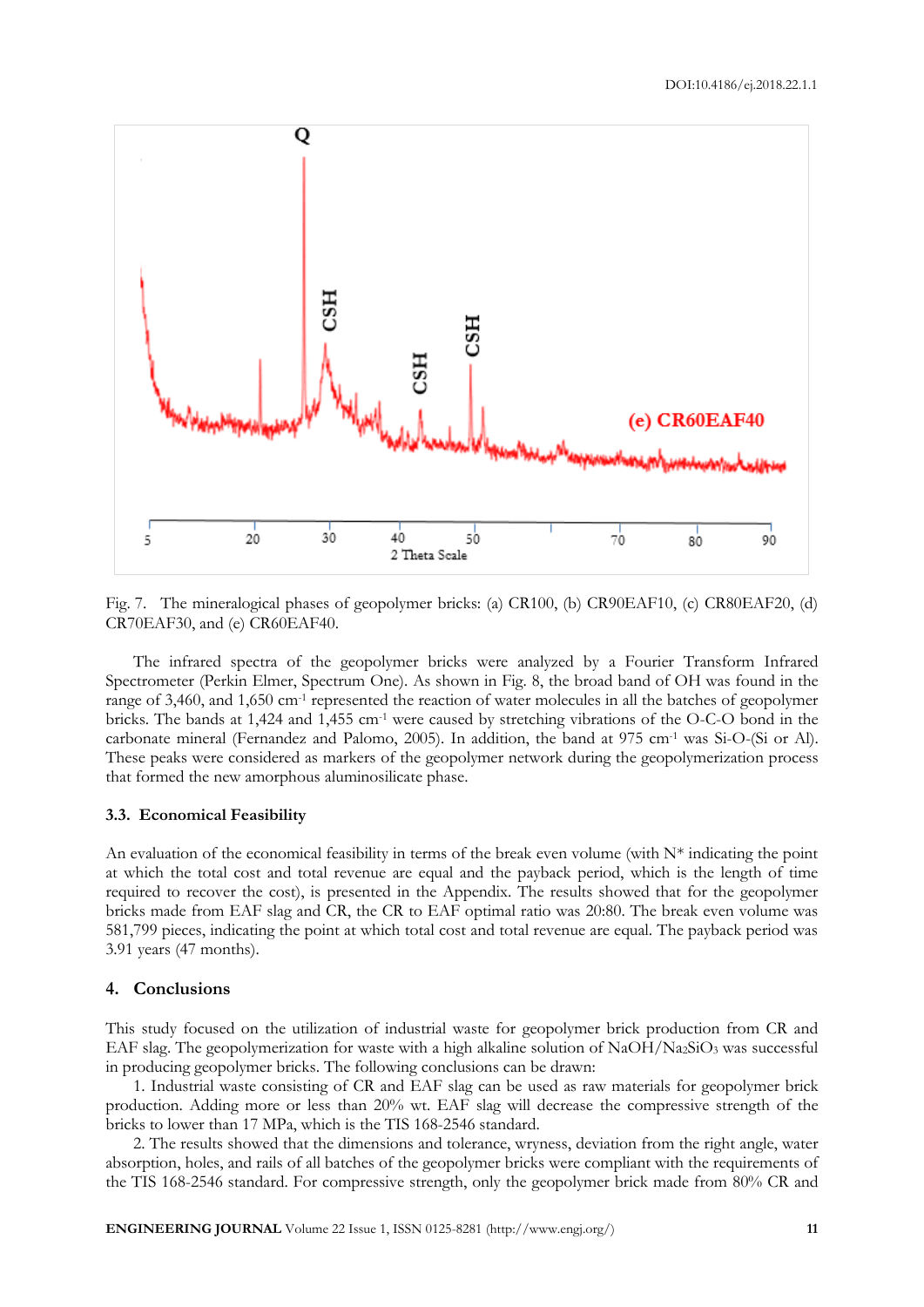20% EAF slag (CR80EAF20) was compliant with the standard. For stains and cracks, only CR100, the geopolymer brick made from 100% CR, was not compliant with the standard.

3. Geopolymer brick made from 80% CR and 20% EAF slag (CR80EAF20) obtained the highest compressive strength, with a value of 17.04 MPa.

4. Increasing the EAF slag up to 20% led to an increase in the porosity of the geopolymer bricks and reduced the compressive strength.

5. The break even volume was 581,799 pieces, and the payback period was 3.91 years (47 months).



Fig. 8. The infrared spectra of geopolymer bricks.

### **Acknowledgements**

This project was supported by Department of Environmental Science, Faculty of Science, Chulalongkorn University and the Ratchadaphiseksomphot Endowment Fund of Chulalongkorn University. The authors gratefully acknowledge Department of Mining and Petroleum Engineering, Department of Civil Engineering, Faculty of Engineering, Chulalongkorn University for providing mechanical equipment. The helps of providing concrete residue of Tratmunkong Construction Materials Co., Ltd and EAF slag of the Siam Yamato Steel Co., Ltd. used in this investigation are gratefully acknowledged. The authors also would like to thank Dr.Sitthichok Puangthongthub for encouragement and kindly support, Dr.Sarawut Srithongouthai, Dr.Vorapot Kanokantapong and Dr.Pantana Tor-ngern for kindly suggestions.

#### **References**

- [1] V. M. Malhotra, "Introduction: Sustainable development and concrete technology," *Concr. Int.*, vol. 24, pp. 22–30, 2002.
- [2] C. C. Ban, P. W. Ken, and M. Ramli, "The hybridizations of coal fly ash and wood ash for the fabrication of low alkalinity geopolymer load bearing block cured at ambient temperature," *Constr. Build. Mater.*, vol. 88, pp. 41–55, 2015.
- [3] K. Neupane, "Fly ash and GGBFS based [powder-activated](https://vpn.chula.ac.th/+CSCO+1h756767633A2F2F6A6A6A2E667076726170727176657270672E70627A++/science/article/pii/S0167663616303386) geopolymer binders: A viable sustainable [alternative](https://vpn.chula.ac.th/+CSCO+1h756767633A2F2F6A6A6A2E667076726170727176657270672E70627A++/science/article/pii/S0167663616303386) of Portland cement in concrete industry," *Mech. Mater.*, vol. 103, pp. 110–122, Dec. 2016.
- [4] W. K. Part, M. Ramli, and C. B. Cheah, "An overview on the influence of various factors on the properties of geopolymer concrete derived from industrial byproducts," in *Handbook of Low Carbon Concrete*. Oxford, UK: Butterworth-Heineman, 2016, ch. 11, pp. 263–334.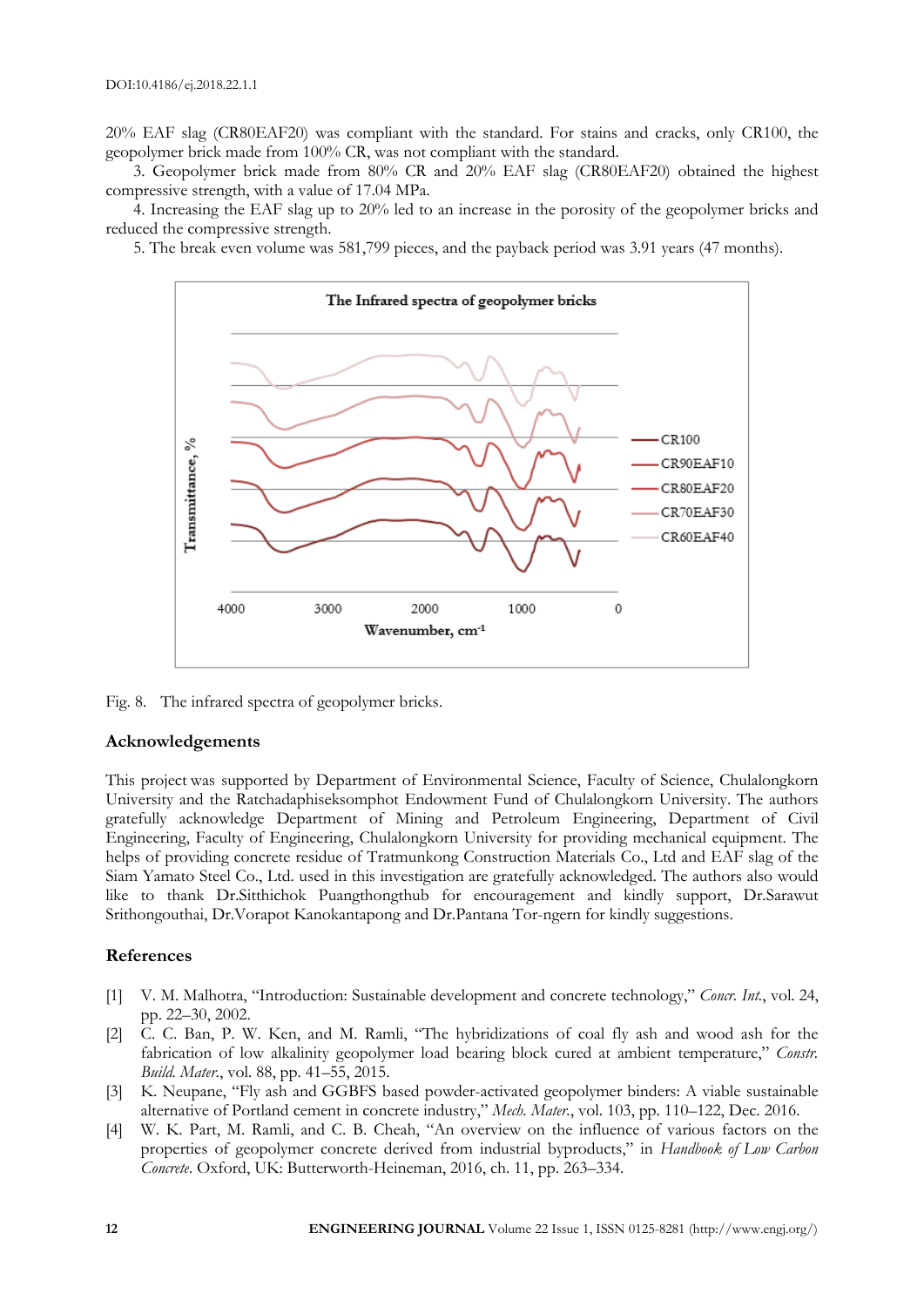- [5] J. Davidovits and J. L. Sawyer, *Early High-strength Mineral Polymer*. Washington, DC: US Patent Office, 1985, pp. 509–598.
- [6] T. W. Cheng and J. P. Chiu, "Fire-resistant geopolymer produced by granulated blast furnace slag," *Miner. Eng.*, vol. 16, pp. 205–21, Mar. 2003.
- [7] M. Drechsler and A. Graham, "Innovative materials technologies: bringing resources sustainability to construction and mine industries," presented at *48th Institute of Quarrying Conference*, Adelaide, SA, 2005.
- [8] H. Oudadesse, A. C. Derrien, M. Lefloch, and J. Davidovits, "MAS-NMR studies of geopolymers heat-treated for applications in biomaterials field," *J. [Mater.](https://vpn.chula.ac.th/+CSCO+0h75676763663A2F2F6A6A6A2E6670626368662E70627A++/sourceid/21162?origin=recordpage) Sci.*, vol. 42, pp. 3092–3098, May 2007.
- [9] EEA (European Environment Agency), "Effectiveness of environmental taxes and charges for managing sand, gravel and rock extraction in selected EU countries," EEA Report No. 2, 2008.
- [10] J. Zhang, J. L. Provis, D. Feng, and J. S. J. Deventer, "Geopolymer for immobilization of  $Cr^{6+}$ ,  $Cd^{2+}$ and Pb2+," *J. Hazard. Mater.*, vol. 157, pp. 587-598, Sept. 2008.
- [11] M. Schneider, M. Romer, M. Tschudin, and H. Bolio, "Sustainable cement production present and future," *Cem. Concr. Res*., vol. 41, pp. 642–50, 2011.
- [12] S. Ahmari, and L. Zhang, "Utilization of cement kiln dust (CKD) to enhance mine [tailings-based](https://vpn.chula.ac.th/+CSCO+1h756767633A2F2F6A6A6A2E667076726170727176657270672E70627A++/science/article/pii/S0950061812009051) [geopolymer](https://vpn.chula.ac.th/+CSCO+1h756767633A2F2F6A6A6A2E667076726170727176657270672E70627A++/science/article/pii/S0950061812009051) bricks," *Constr. Build. Mater.*, vol. 40, pp. 1002–1011, Mar. 2013.
- [13] S. Ahmari, X. Ren, V. Toufigh, and L. Zhang, "Production of geopolymeric binder from blended waste concrete powder and fly ash," *Construction and Building Materials*, vol. 35, pp. 718–729, 2012.
- [14] S. Sirikingkaew and N. Supakata, "Utilization of fly ash and concrete residue in the production of geopolymer bricks," *J. Green Build.*, vol. 12, pp. 65–77, 2017.
- [15] *Standard for Facing Bricks*, Thailand: Thai Industrial Standard, TIS 168-2546, 2003.
- [16] R. M. [Frı](https://vpn.chula.ac.th/+CSCO+00756767633A2F2F6A6A6A2E667076726170727176657270672E70627A++/science/article/pii/S0008884604000663)́as, and M.I. [Sánchez,](https://vpn.chula.ac.th/+CSCO+00756767633A2F2F6A6A6A2E667076726170727176657270672E70627A++/science/article/pii/S0008884604000663) "Chemical assessment of the electric arc furnace slag as construction material: Expansive compounds," *Cement Concrete Res.*, vol. 34, pp. 1881–1888, Oct. 2004.
- [17] H. Yi, G. Xu, H. Cheng, J. Wang, Y. Wan, and H. Chen, "An overview of utilization of steel slag," *Procedia Environ. Sci*., vol. 16, pp. 791–801, 2012.
- [18] M. F. Zawrah, R. A. Gado, N. Feltin, S. Ducourtieux, and L. Devoille, "Recycling and utilization assessment of waste fired clay bricks (Grog) with granulated blast-furnace slag for geopolymer production," *Process Safety and Environmental Protection*, vol. 103, pp. 237-251, Sep. 2016.
- [19] S. Rukzon and N. Ngenprom. (2010). *The Development of Risk Husk Ash and Bagasse Ash Based Geopolymeric Materials* [Online]. Available: http://repository.rmutp.ac.th/handle/123456789/838 [Accessed: October 15, 2016]
- [20] C. K. Yip, G. C. Lukey, and J. S. J. Deventer, "The coexistence of geopolymeric gel and calcium silicate hydrate at the early stage of alkaline activation," *Cement Concrete Res.*, vol. 35, pp. 1688–1697, 2005.